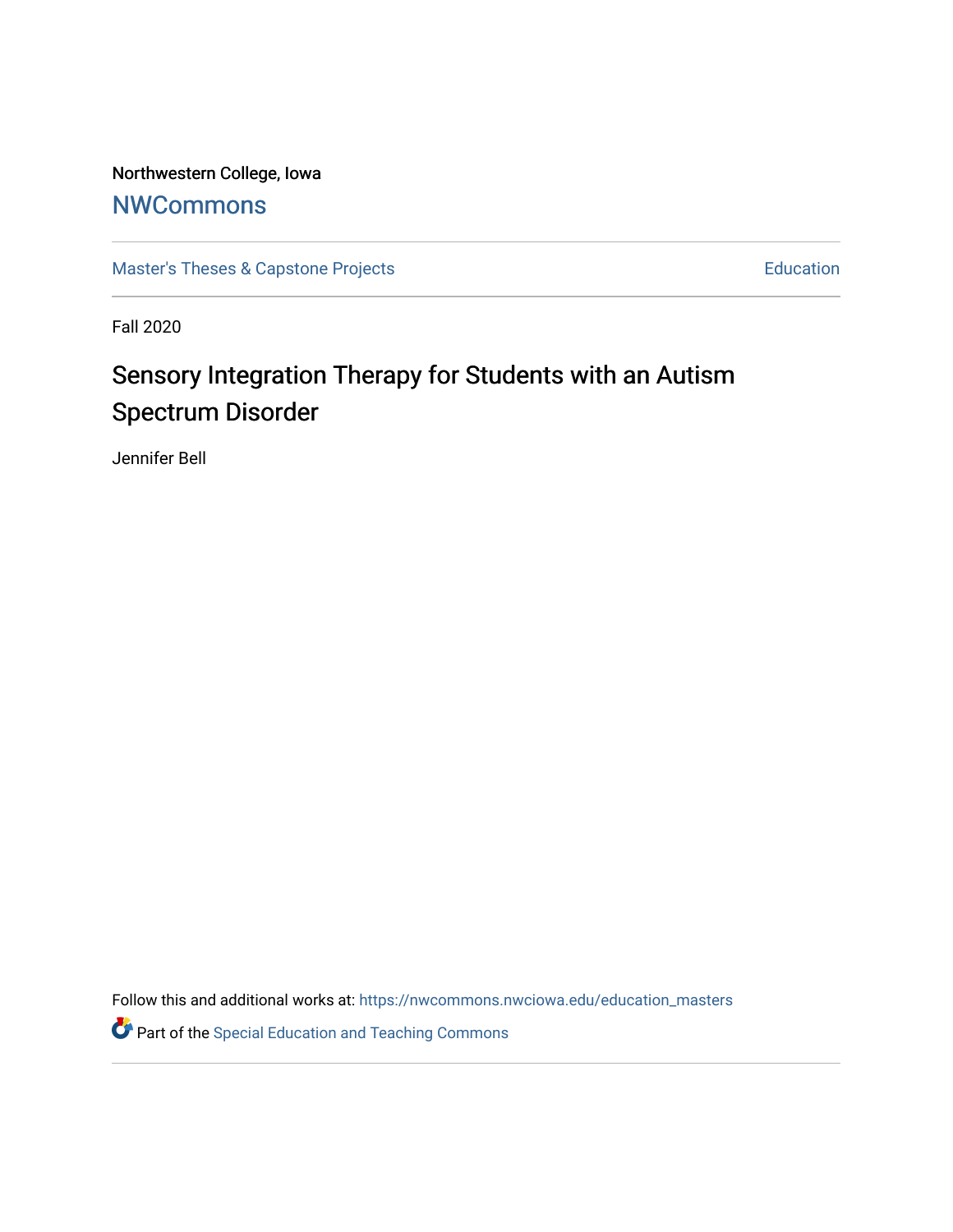Sensory Integration Therapy for Students with an Autism Spectrum Disorder in the Classroom

Jennifer Bell

Northwestern College

A Literature Review Presented

in Partial Fulfillment of the Requirements

For the Degree of Master of Education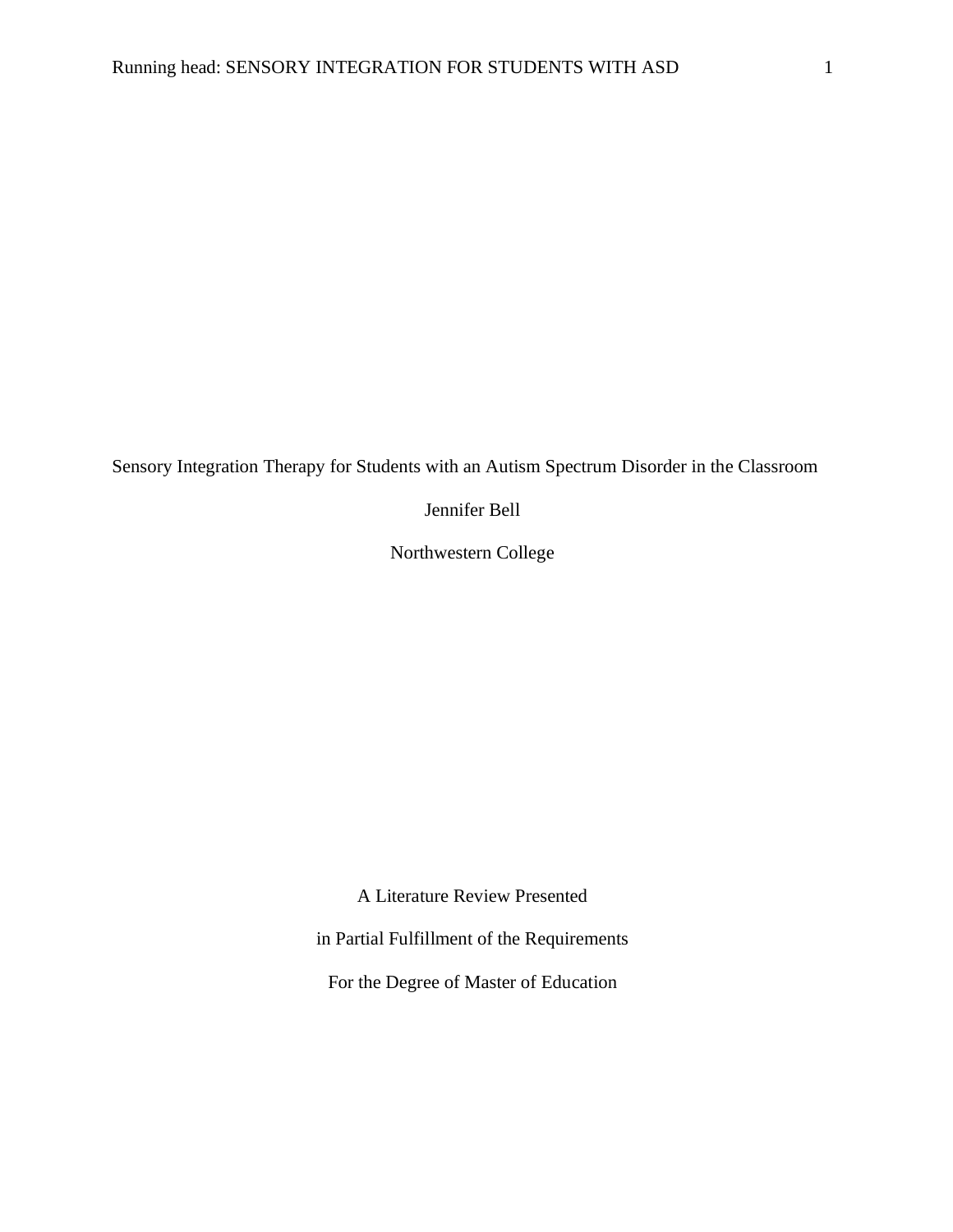### **Table of Contents**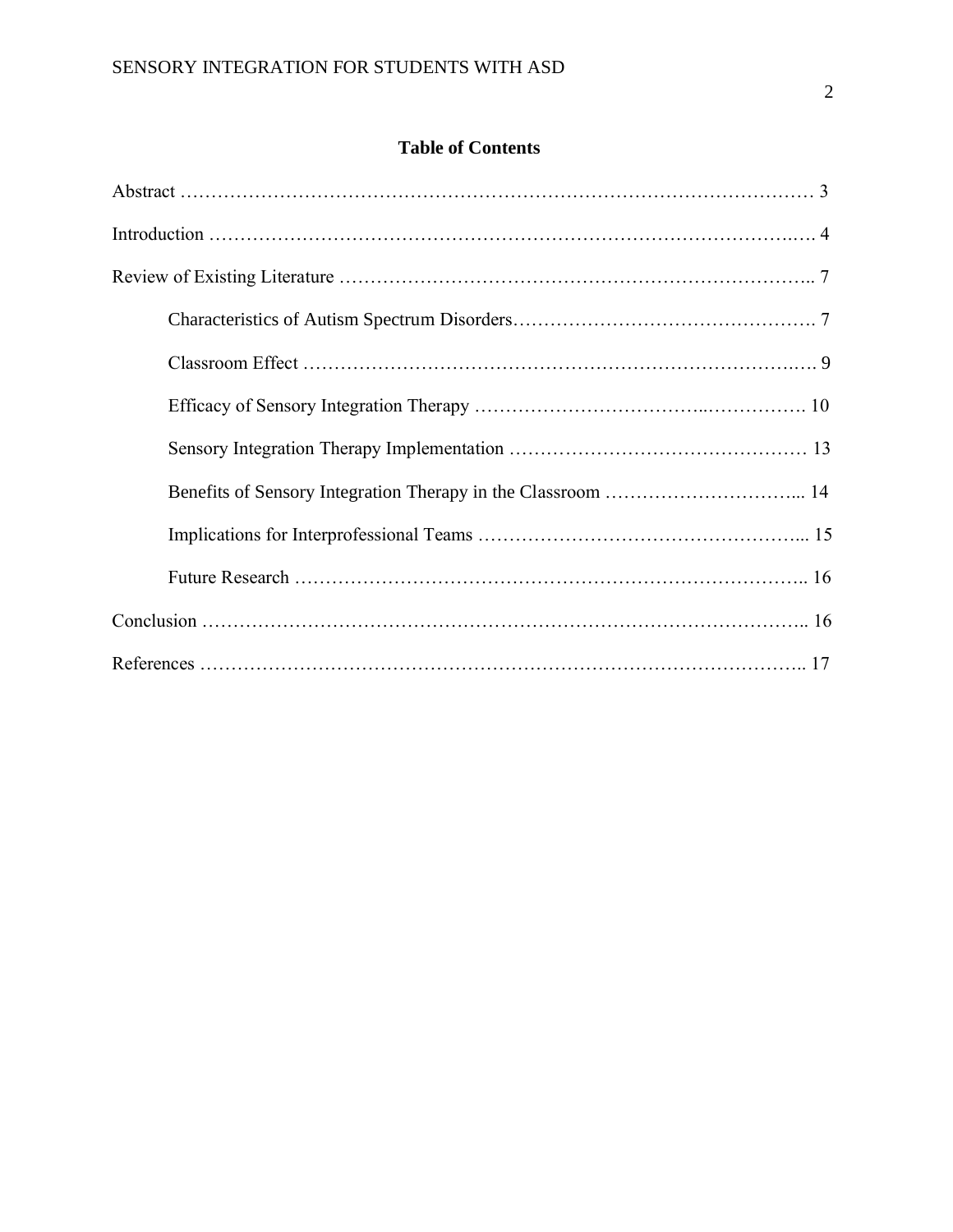#### **Abstract**

Children with autism spectrum disorders often struggle socially and emotionally in the classroom setting due to overstimulation. The purpose of this literature review is to synthesize research on the effects of Dr. A. Jean Ayre's sensory integration therapy intervention for students with an autism spectrum disorder, specifically as they are applied in the classroom. Ayres was an occupational therapist, educational psychologist, and an advocate for individuals with special needs. Dr. Ayres developed the sensory integration therapy approach, or SIT, in the 1970s, and SIT has since been used by hundreds of occupational therapists around the world. Overall, sensory integration therapy has proven to be a marginally effective intervention to enhance the social, emotional, and behavioral needs of students with ASD. This literature review critically analyzes research from scholarly journals and peer-reviewed articles that were published within the last decade regarding the selected topic of interest. Published research on Ayre's sensory integration approach indicates some positive effects on children with autism and their overall functioning in the classroom, but additional research is needed to determine the magnitude of effect.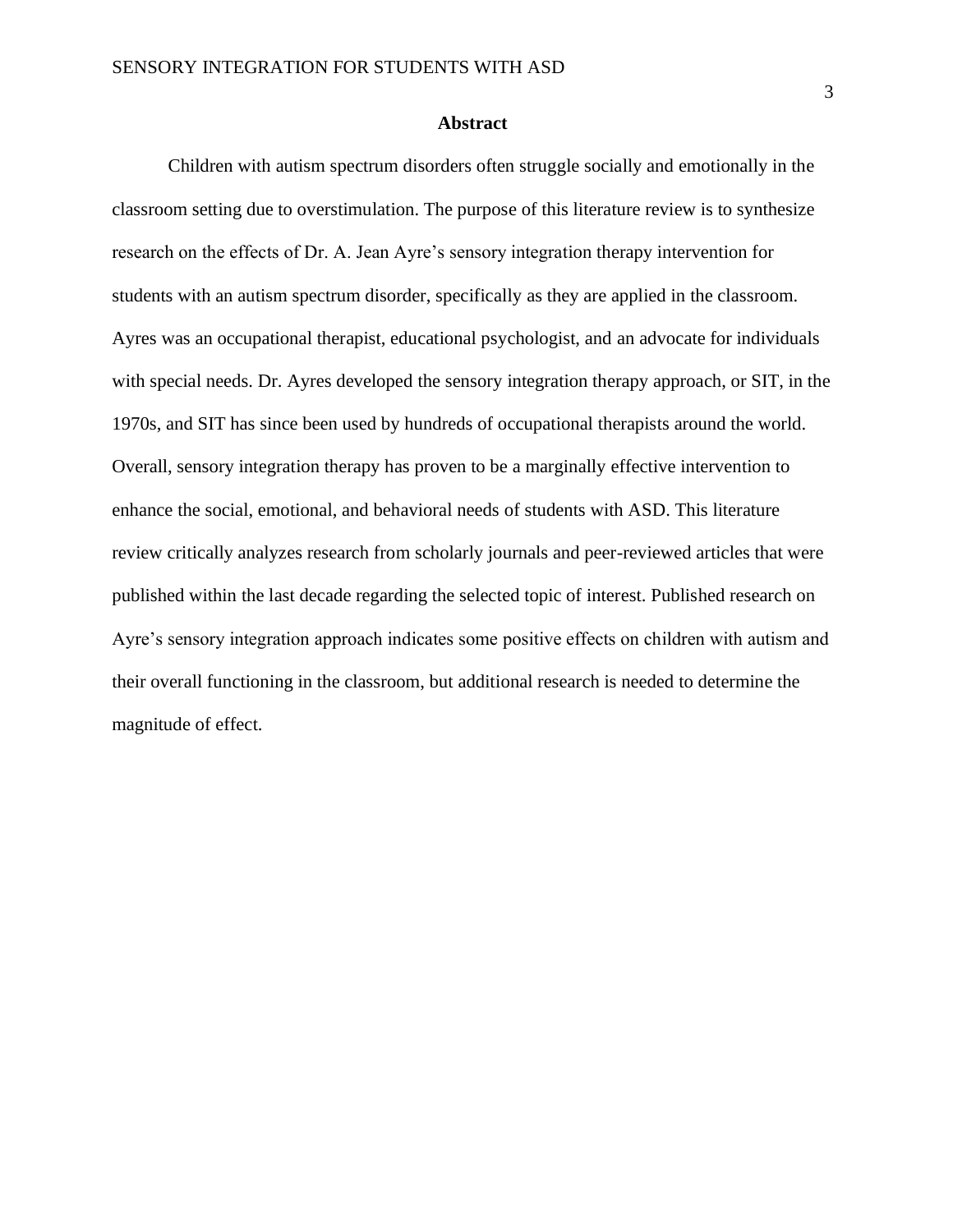# **Sensory Integration Therapy for Students with an Autism Spectrum Disorder in the Classroom**

Autism spectrum disorder, commonly referred to as ASD, is a lifelong developmental disability related to brain development. ASD begins in childhood, with most cases being identified within the first five years of the child's life. The World Health Organization, WHO, estimates that one in 160 children have an autism spectrum disorder (*Autism spectrum disorders* 2019). According to research by Natascia et al. (2015), the prevalence of autism has increased, with the disorder generally affecting boys more than girls. Several hypotheses exist about why autism is more prevalent in boys than girls, but additional research is needed to certify efficacy.

Autism spectrum disorders are categorized on a continuum, with symptoms varying depending on the severity of the disorder. The spectrum encompasses Asperger's syndrome, childhood disintegrative disorder, and other pervasive developmental disorders. ASD can affect a person's ability to communicate and connect with others. Moreover, the disorder can cause difficulties in processing sensory input. Parents, physicians, occupational therapists, and teachers often observe poor eye contact, resistance to touch, preference to solitary play, trouble recognizing non-verbal cues, repetitive movements, sensory processing difficulties, or fixations on certain objects or topics in children who have ASD (Lord et al., 2018).

Sensory input is the stimuli that individuals receive through taste, touch, smell, sound, and sight. Throughout a single day, children receive and process hundreds of sensory stimuli. Some of the stimuli is well-received, and an appropriate response is elicited. Conversely, other stimuli may be poorly received. For children with an autism spectrum disorder, some stimuli such as bright lights, loud noises, or touch may be perceived poorly (Feldman et al., 2019).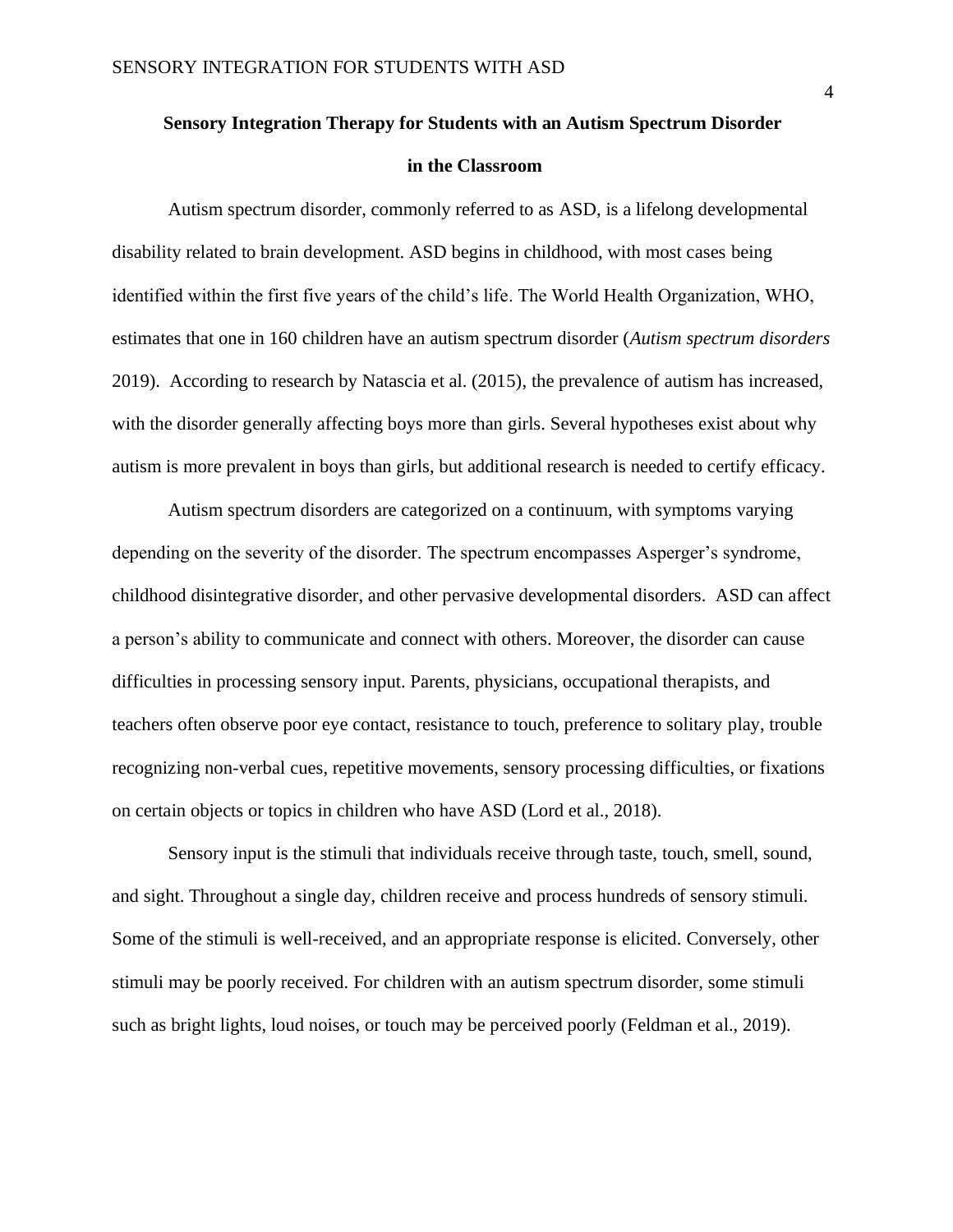Research by Feldman et al. (2019) in the "Brief Report: Differences in Multisensory Integration Covary…" indicates that children with ASD differ in their sensory responsiveness compared to same-age peers. Children can be hyperresponsive, be hyporesponsive, have enhanced sensory perceptions, or have sensory-seeking behaviors (Little et al., 2015). Children who exhibit hyperresponsiveness often have a heightened arousal level, and their responses may seem exaggerated. Alternatively, children who are hyporesponsive may have limited responses and may view a large number of stimuli as only a small quantity (Little et al., 2015).

Studies by Green et al. (2012) indicate higher levels of anxiety for children who are hyperresponsive or over-responsive. However, it should be noted that sufficient evidence is lacking to determine the root of the correlation. The classroom can often be an intimidating place as it presents many stimuli. Many classrooms encompass loud noises and bright color schemes. The problem is that sensory overload creates a stressful environment for students with ASD in the classroom, creating undesired behaviors and adversely affecting the learning of students with ASD and their peers (Pfeiffer et al., 2011).

For students with ASD to have success in the general education classroom, they must be able to cope with the sensory input they are presented. Sensory integration therapy, developed by Anna Jean Ayres in the 1970s, is one type of therapy that is designed to help children with sensory needs. The goal of the therapy is not to remove the stimuli but rather help the child cope with the difficulties they are having from the stimuli (Bodison & Parham, 2018). Recent research alludes to the fact that sensory integration therapy can help students with ASD by exposing them to sensory stimulation in a non-threatening way. Over time, research has indicated that the brain is able to adapt to the sensory input more appropriately after SIT. The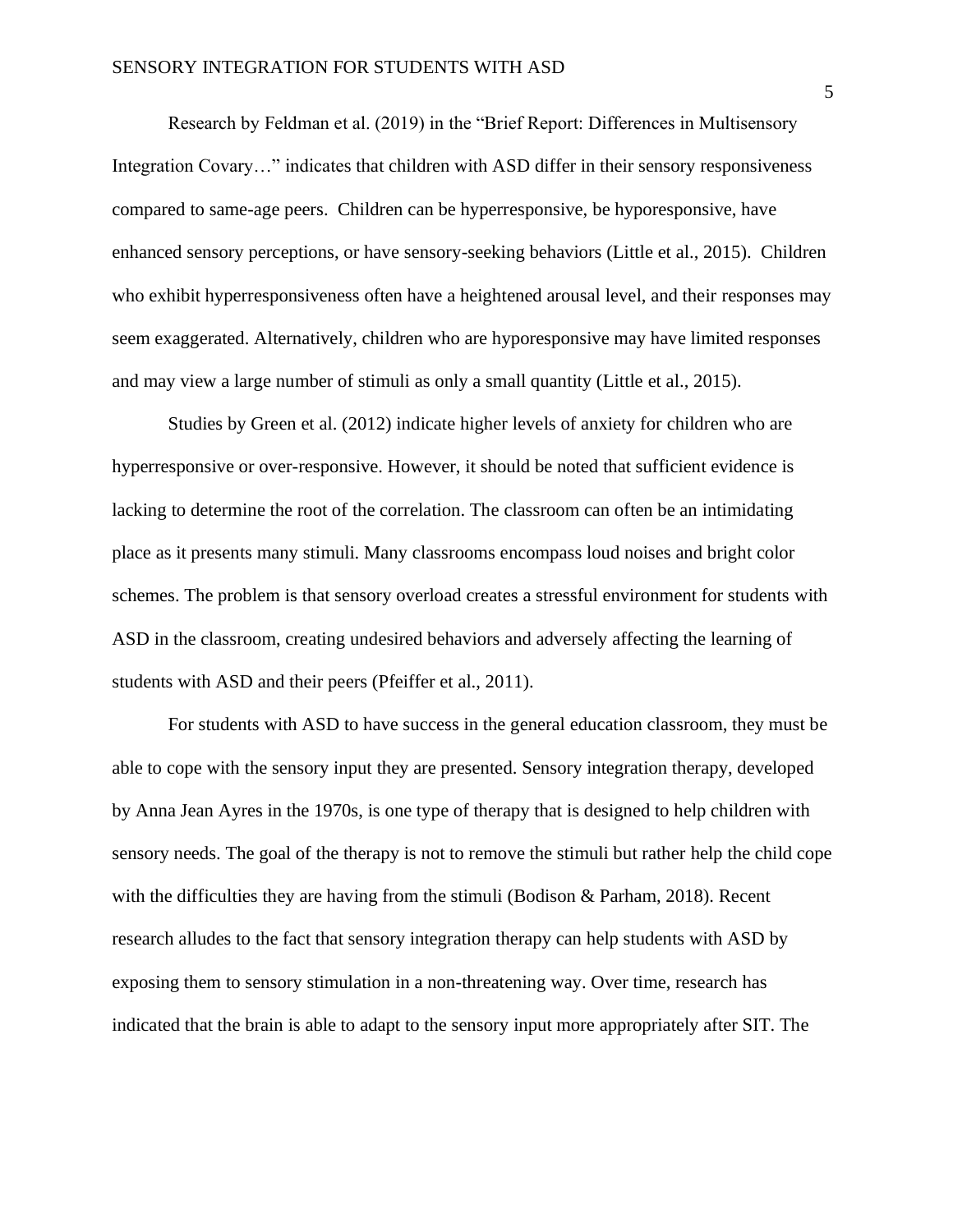need to find supporting evidence for this research is strong as it could dramatically improve the educational outcomes of students with autism spectrum disorders (Pfeiffer et al., 2011).

The purpose of this literature review is to identify how sensory integration therapy can benefit children with autism spectrum disorders in the general education classroom and improve social, emotional, and behavioral success. The research question that is addressed in this literature review is, "How does sensory integration therapy benefit the learning of students who have an autism spectrum disorder?" To examine how sensory integration therapy can be utilized to help children with ASD in the school environment, sensory integration therapy studies published in the last 10 years were reviewed through the Northwestern College Dewitt Library resource. To be considered for this literature review, studies had to include information regarding autism spectrum disorder or sensory integration therapy following the Anna Jean Ayres sensory integration frame of reference.

Sensory integration therapy has proven to be an effective intervention to enhance the social, emotional, and behavioral needs of students with ASD to a certain degree. Improved social interactions, emotional regulation, and behavior often correlate with higher levels of academic success. Additional studies are needed to further identify what specific strategies within the SIT intervention lead to increased efficacy. These findings could potentially help occupational therapists and teachers to make evidence-based decisions that will ultimately lead to student success. Boujut et al. (2016) reported that autism spectrum disorders in school are often a large stressor for teachers. Additional support and specialized training were reported to reduce classroom stress for the teacher and ultimately reduce stress for the students. Children with autism who have sensory processing difficulties will reap the benefits of sensory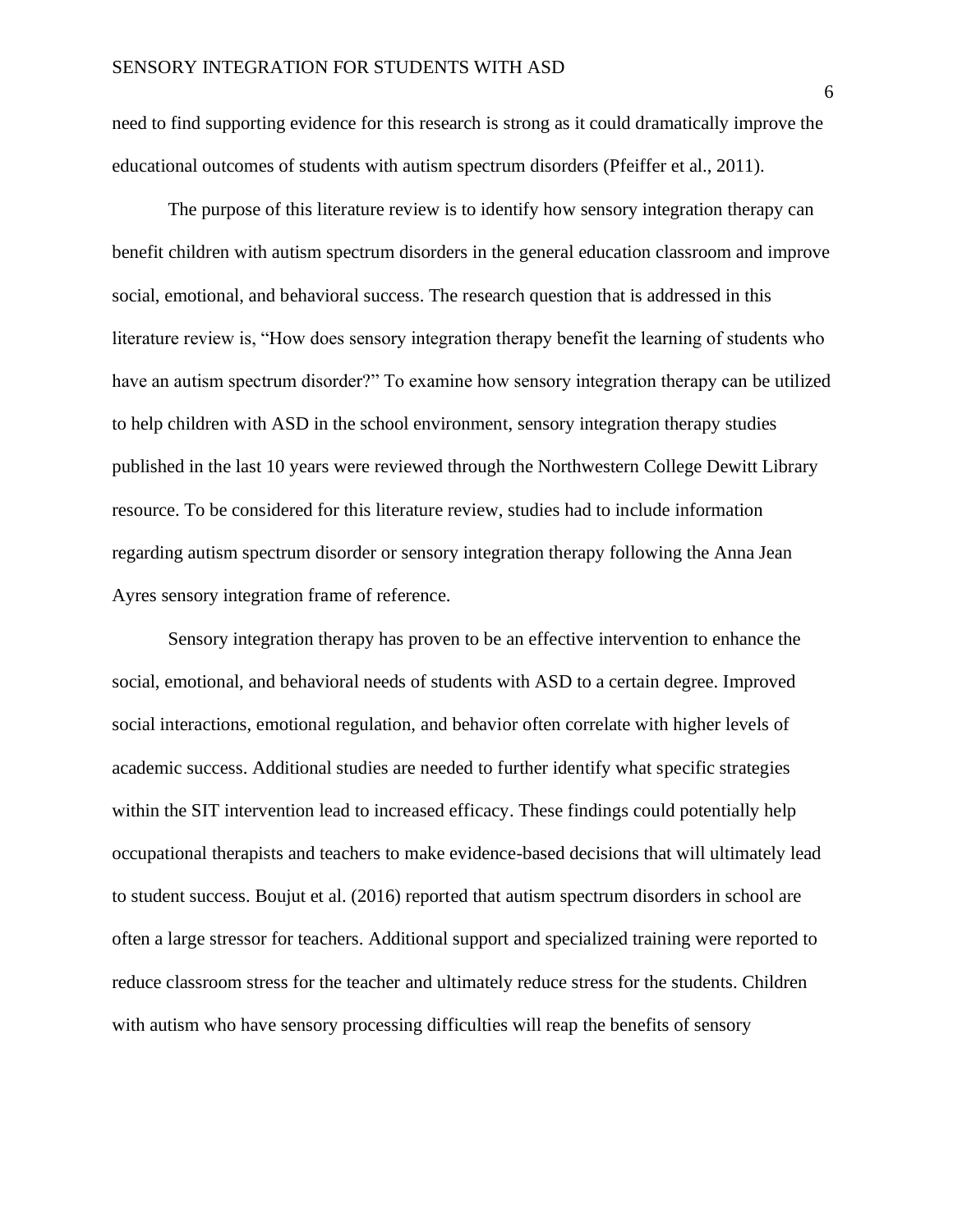integration therapy by restructuring the brain to adapt more efficiently to sensory stimulation (Schaaf et al., 2012).

This literature review outlines the characteristics of autism spectrum disorders and the sensory needs that often correspond to them. This review then addresses the classroom effects of autism, the efficacy of sensory integration therapy, implementation of sensory integration therapy, and the benefits of sensory integration therapy in the classroom. Finally, implications of sensory integration therapy for children with ASD and classroom providers are examined, and future research considerations are outlined.

#### **Literature Review**

#### **Characteristics of Autism Spectrum Disorders**

As illustrated by Lord et al. (2018) autism spectrum disorders, or ASD, are neurological and developmental disorders that are often diagnosed during childhood. Research indicates that most individuals are diagnosed with autism in childhood by a physician who completes a thorough medical examination including medical history, assessment of symptoms, caregiver/teacher observations, and diagnostic tests. Other experts such as psychologists, occupational therapists, and educators are additional sources of recommendations and advice. "To be diagnosed with ASD, a person must show evidence of difficulties, past or present, in each of three social communication subdomains, and they must have or have had difficulty in two of the four different restricted, repetitive sensory-motor behaviors" (Lord et al., 2018, p. 1).

According to the American Psychiatric Association's Diagnostic and Statistical Fifth Edition Manual (DSM-5), autism spectrum disorders are characterized by difficulties in social interactions and repetitive behaviors (Diagnostic and Statistical, 2013). Autism spectrum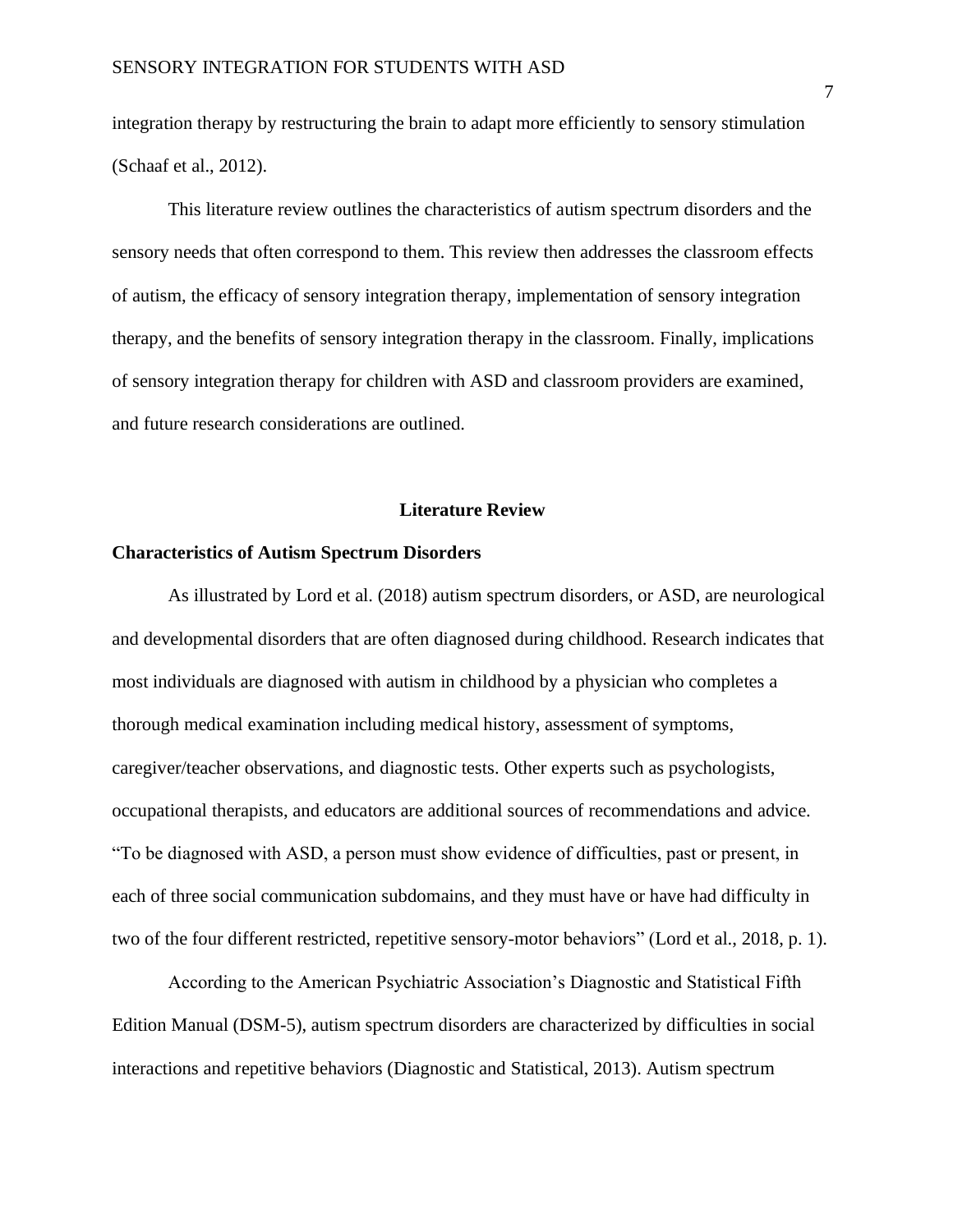disorders can vary in nature, with symptoms varying from mild to moderate. Individuals with ASD may have difficulty maintaining eye contact, engaging in reciprocal conversations, maintaining relationships, identifying non-verbal communication, adapting to new or unfamiliar situations, and identifying non-literal language. In early childhood, many children struggle with reciprocal conversations and non-literal language. However, when children grow, they tend to acquire these skills. Children with ASD may be limited in their skill acquisition in these areas, a limitation that can make social interaction differences more apparent in teenage years.

Repetitive behaviors for children with ASD are often unique to the child, but some may include rocking, hand or arm flapping, pacing, tapping, or bouncing. Repetitive behaviors are often referred to as stimming and are considered a self-stimulatory behavior (Lord et al., 2018). "Atypical sensory processing was associated with increased risks of sleep disturbances, emotional and behavioral problems, and abnormal mealtime behaviors in the children with ASD …" (Wang et al., 2019). Research indicates that autism spectrum disorders can affect many components of a child's life and activities of daily living.

The American Psychiatric Association's Diagnostic and Statistical Manual now includes Asperger's disorder and pervasive developmental disorders within the autism spectrum due to similarities of the two disorders to autism in regard to social interactions and repetitive behaviors (Diagnostic and Statistical, 2013). Individuals with Asperger's disorder are often high functioning intellectually, but they may exhibit compulsive or obsessive behaviors. Additionally, psychologists note that individuals with an Asperger's disorder may have an intense interest with a certain topic or subject. This intense interest can cause social problems if the interest is overbearing during social interactions. Pervasive developmental disorders also fall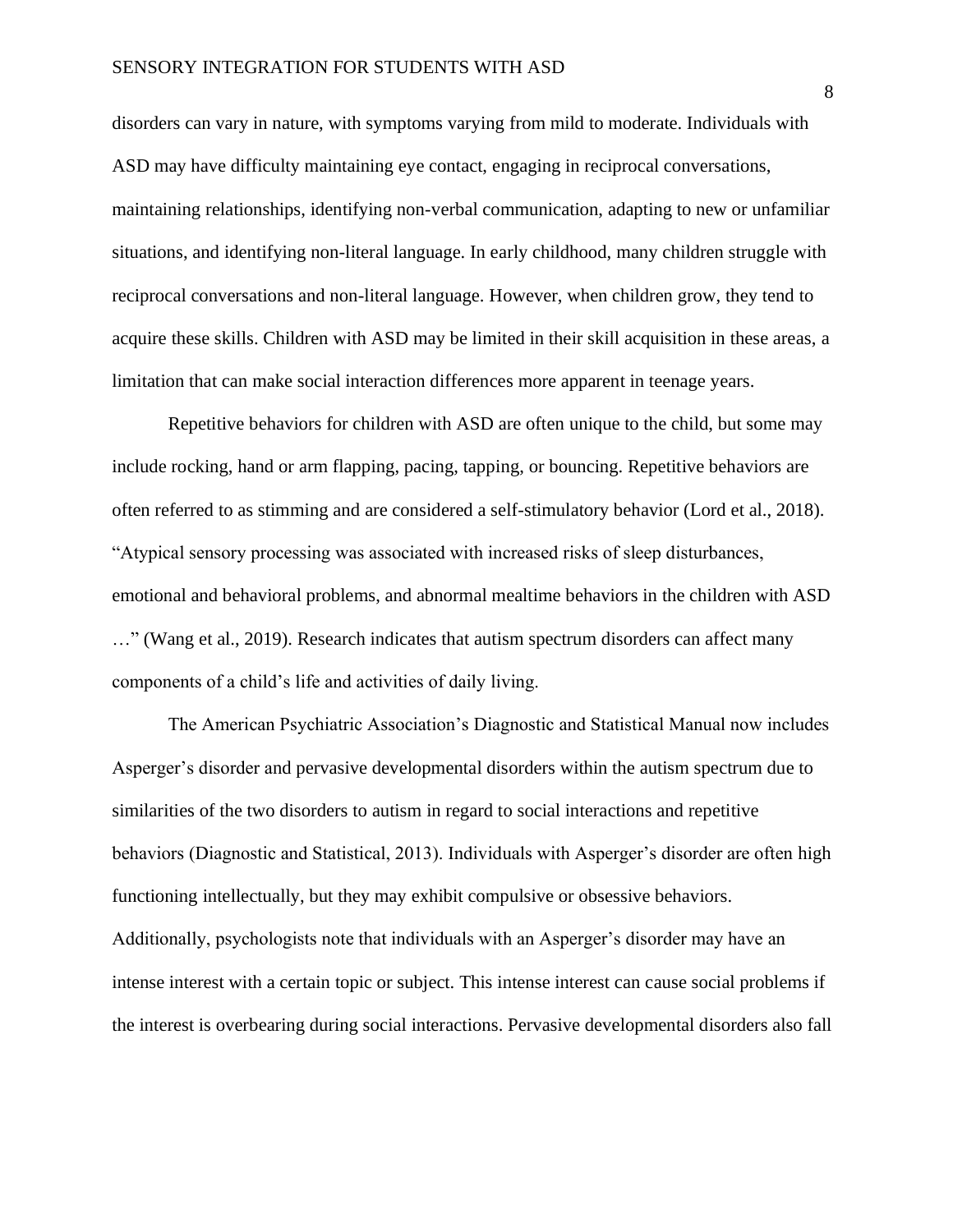within the ASD umbrella and present developmental delays similar to other autism spectrum disorders (Siapperas et al., 2012).

#### **Classroom Effect**

Research by Ashburner et al. (2008) suggests that the classroom setting can be intimidating and overwhelming to a child with an autism spectrum disorder. The social norms and barriers that are in classrooms can make it difficult for children with ASD to feel secure and comfortable in their setting. Classrooms often have bright lights, colorful walls, and loud noises. Behaviors seen of children with autism in the classroom may "be explained by hypersensitivity and aversion to rapid, changing, or unpredictable sensory input coupled with preference for predictable, repetitive sensory input" (Ashburner et al., 2008, p. 565). Ashburner et al. (2008) gives the example of touch. People with ASD often react adversely to the touch of others yet enjoy other tactile experiences.

Rotheram-Fuller et al. (2010) maintains that while children with ASD are able to participate in the general education setting with a high degree of participation, many children with ASD need social support and guidance. One social network survey by Rotheram-Fuller et al. 2010) measured reciprocal friendships, rejection, acceptance, and social involvement of children with autism spectrum disorders. Their research indicated that students engage in reciprocal friendships less with peers who have ASD than peers who do not. Additionally, the study found that children with ASD in this setting were more rejected than their peers. This rejection increased as children grew older and transitioned into middle school and high school (Rotheram-Fuller et al., 2010).

Evidence by Randell et al. (2019) shows that children with ASD often have trouble relating to the environment around them. "Difficulty responding to sensory information (noise,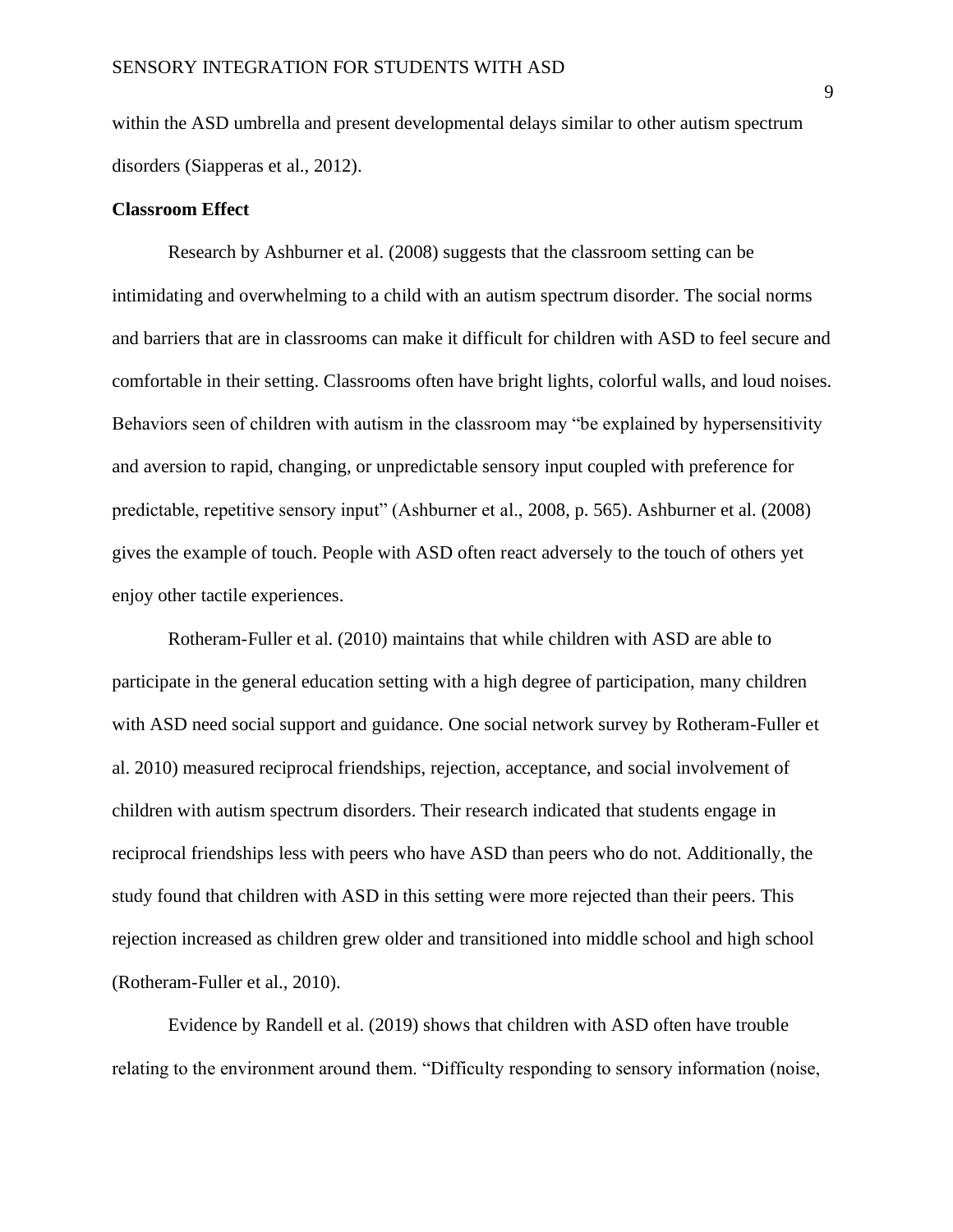touch, movement, taste, sight) is common, and might include feeling overwhelmed or distressed by loud or constant low-level noise (e.g. in the classroom)" (Randell et al., 2019, p. 1). As seen through the Rotheram-Fuller et al. (2010) study, children with ASD are often rejected from their peers. The correlation between trouble relating to the social settings and rejection levels show the effect sensory processing issues can have on a child's social participation and emotional well-being. Research is evident that children on the autism spectrum have needs that extend beyond academic concerns (Sarrett, 2018).

#### **Efficacy of Sensory Integration Therapy**

Sandra (2010) outlines development and the acquisition of socially appropriate behaviors by explaining that humans learn how to regulate emotions and create responses that are appropriate for the situation and context. As a person grows, their nervous system matures as well. Individuals' nervous system begins to identify preferences and preferred behaviors and learn when there is a presence or absence of danger through sensory processing and habituation. Problems develop when the central nervous system falsely identities situations as dangerous when they are in fact harmless. For example, most people would view a touch on the shoulder as comforting and a sign of love. People with sensory processing disorders view this touch as alarming and may behave in a manner that is deemed not socially appropriate (Sandra, 2019).

Research collectively confirms that Ayres sensory integration, or ASI, was developed in the 1970s by an American occupational therapist and psychologist named Anna Jean Ayres (Schaaf et al., 2018). Ayres was a strong advocate for individuals with disabilities, working with many individuals, specifically clients and patients with cerebral palsy and learning disabilities. She was specifically interested in children who had neurological impairments in sensory processing. Critz et al. (2014) asserts that Ayre's theory was developed to "identify those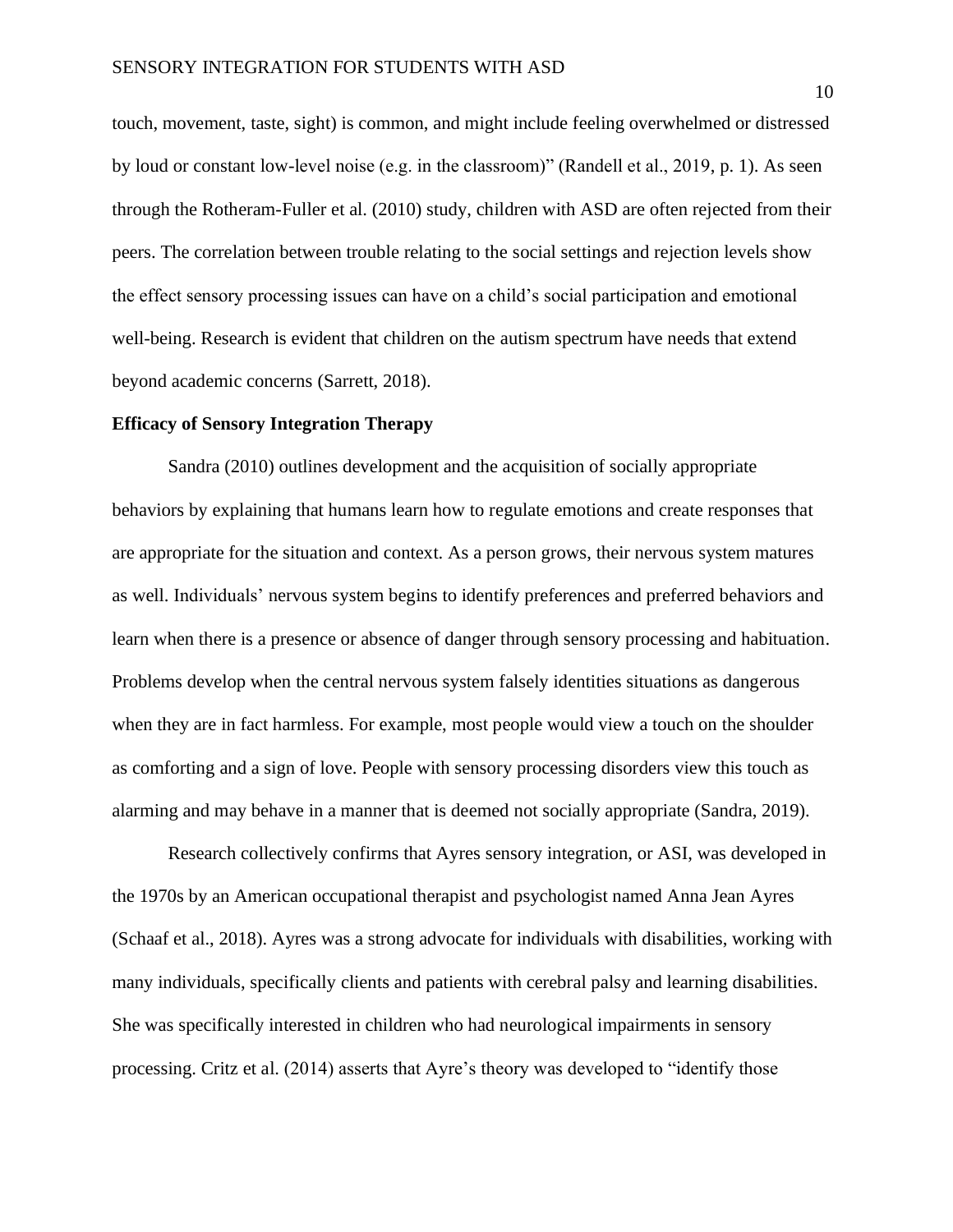children who appeared to have challenges integrating multiple sensory stimuli from visual, auditory, tactile, tase, vestibular, and proprioceptive input" (Critz et al., 2014, p. 1). Her work analyzing sensory integration difficulties ultimately led to the development of sensory integration therapy.

Preis et al. (2014) describes sensory integration therapy as it is used for intervention. Sensory integration therapy is an intervention that has been employed by occupational therapists, but it has also been used by other service providers and speech pathologists who are trained in sensory integration therapy, or SIT. Occupational therapists work on activities of daily living with their clients and patients. Activities of daily living can range from dressing to eating to taking care of pets to play. Therapists utilize sensory integration therapy to help clients gain more independence in these daily activities. Sensory integration therapy is often playbased, and therapists may incorporate swings, trampolines, mats, or other toys into their intervention. Weighted vests, vestibular activities, deep pressure, and brushing may also be included (Preis et al., 2014).

Feldman et al. (2019) analyzes the varying opinions surrounding Ayre's intervention by explaining that Ayre's intervention has long been criticized for over-use in the field of occupational therapy and for the lack of research-based evidence supporting its implementation. Consistent with Feldman et al. (2019), the American Occupational Therapy Organization (AOTA) has published guiding principles that state when implementation would be appropriate, such as working with a client who has autism and sensory processing difficulties. The AOTA also advises practitioners to create a comprehensive sensory integration therapy plan rather than using isolated sensory strategies. Many practitioners use sensory integration therapy strategies alone, without creating a comprehensive plan. Trends such as sensory diets have also become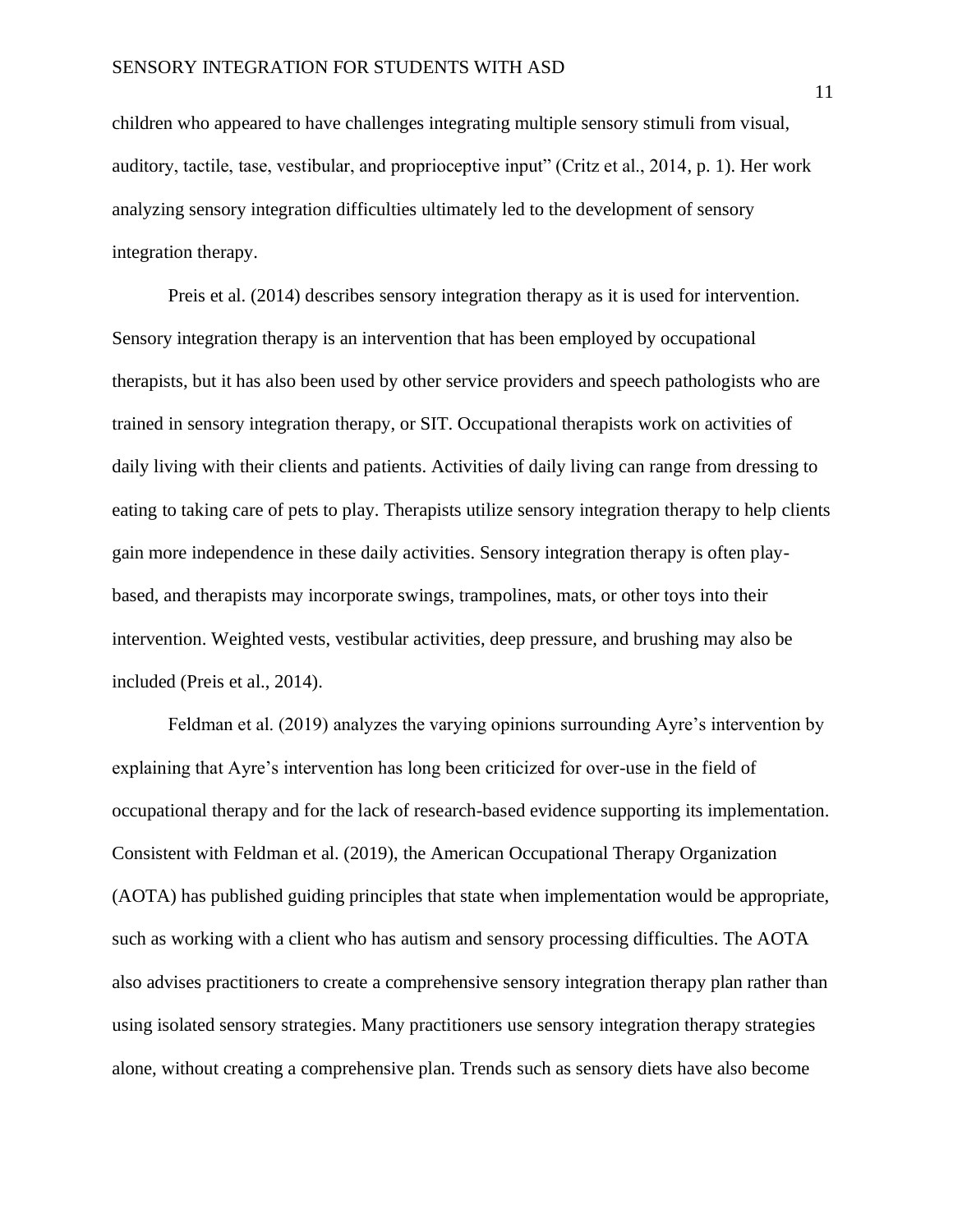popular within the public. Many SIT specialists would advise against these isolated treatments and would urge parents and practitioners to ensure that the employed techniques are suitable for the client (Feldman et al., 2019).

Other skeptics have completed similar studies comparing the efficacy of other autism spectrum disorder interventions to the sensory integration approach. Studies by Devlin et al. (2011) were conducted to compare the outcomes of a behavioral intervention approach to a sensory integration therapy approach in the treatment of challenging behavior for children who have autism. For all four participants in the study, the behavioral intervention outperformed the sensory integration therapy intervention. This study proposes that when focusing on challenging behaviors, a sensory integration approach is not the best option (Devlin et al., 2011). Other studies have indicated that better approaches are available. Han et al. (2015) criticizes sensory integration therapy (SIT) by addressing the methodological flaws, poor quality of research, and diversity of outcome measures. When compared with other countries, the United States uses the sensory integration approach much more frequently than other developed countries (Leong et al., 2013).

Research indicates occupational therapists are often instrumental in the implementation of the sensory integrative approach (Leong et al., 2013). Research indicates that when used effectively and with fidelity, the sensory integration therapy approach has led to some success with clients. To ensure fidelity, the Sensory Integration Fidelity Measure (2020) can be used. This measure ensures that therapists are remaining faithful to the principles and are implementing the approach as intended (Study Finds Sensory, 2020). A study conducted by Pfeiffer et al. (2011) found that significant progress was made towards individualized client goals when a sensory integration approach was employed, and some autism mannerisms were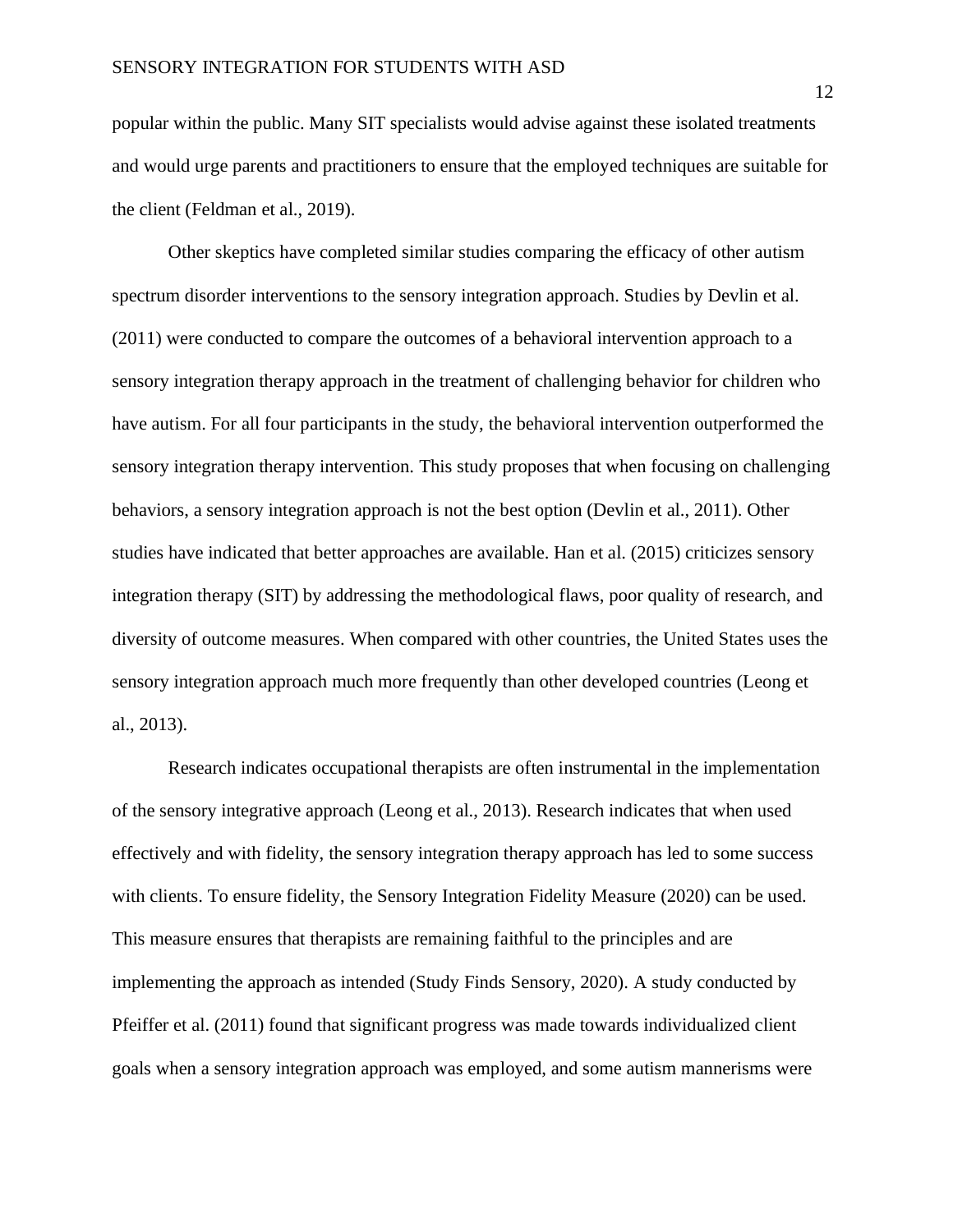decreased. While these results were promising, Pfeiffer et al. (2011) did note that additional research is needed. Some clients and therapists believe that sensory integration therapy can help with sensory processing, emotional regulation, enhanced motor planning, and increased spatial awareness. All of these components can translate to higher participation in daily occupations, increased independence, and the ability to follow norms to a higher degree in social and academic contexts. A study by Schaaf et al. (2012) also shared promising research. After a 10 week intervention using sensory integration, the researchers found that the children showed improvements in sensory processing and increased occupational participation across various contexts.

#### **Sensory Integration Therapy Implementation**

Research published by the American Journal of Occupational Therapy (Ashburner et al., 2008) indicates that the sensory integration therapy is often implemented once a need has been identified. The first step in a data-driven model, according to Faller et al. (2016) includes identifying student strengths and participation challenges. The therapist would consider what areas the child excels in to determine the child's foundation. Participation challenges would then be assessed. As revealed by Faller et al. (2016), participation challenges are barriers or deficits that impede the child from accessing the academic curriculum or from engaging in social interactions.

The subsequent step, per the "Application of Data-Driven Decision-Making Using Ayres Sensory Integration with a Child with Autism," would include conducting the chosen assessment(s). Assessments may include the Short Sensory Profile, the Sensory Integration and Praxis Test, or the PEDI clinical assessment. Research by Faller et al., (2016) notes differences among the assessments, stating that the sensory profile is a parent questionnaire while the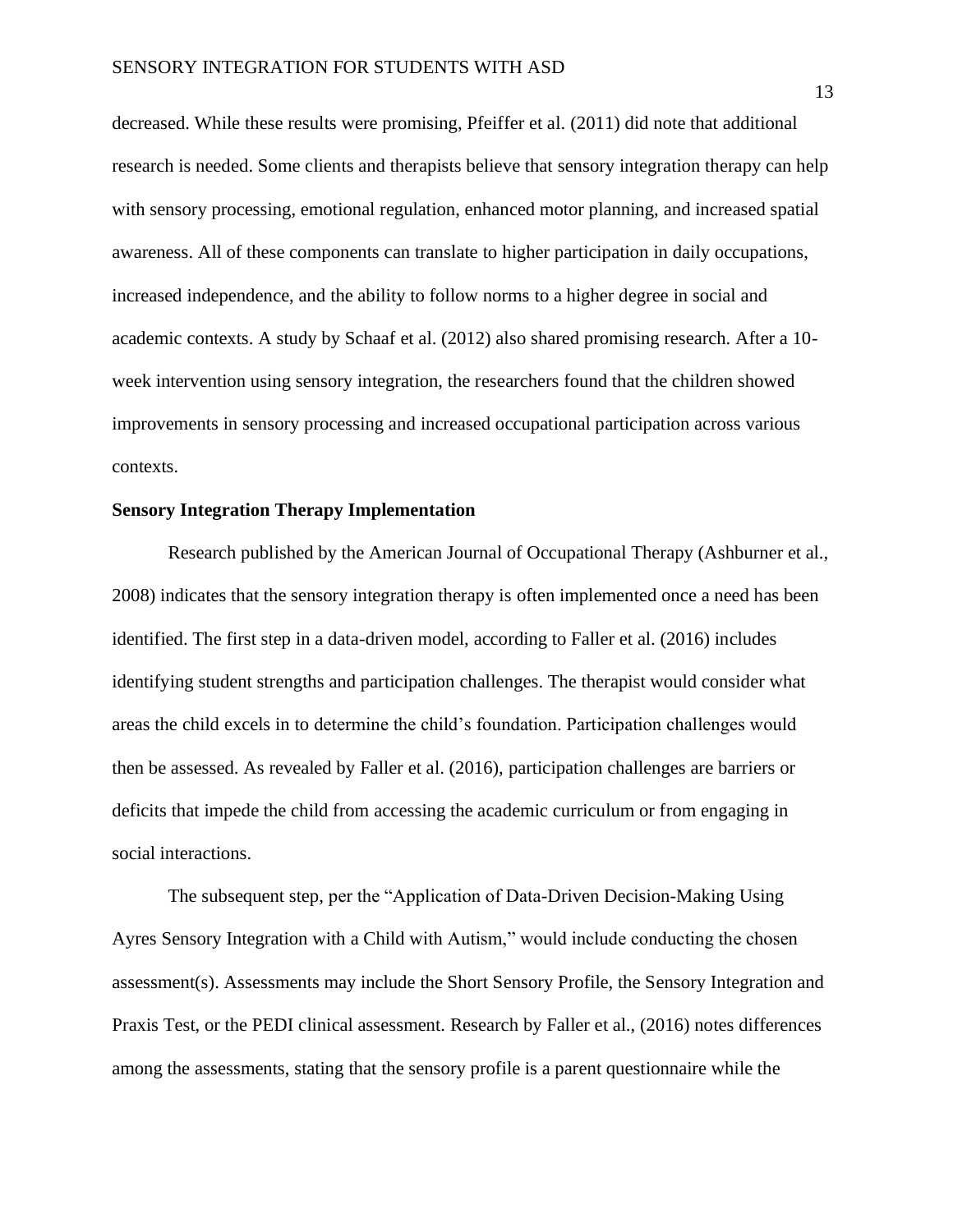Sensory Integration and Praxis test is a quantitative assessment that identifies raw scores within the following categories: discrimination, integration, visual, tactile, proprioceptive, and vestibular, motor, praxis, balance, bilateral coordination, imitation, sequencing of actions, laterality, and crossing midline. The Sensory Integration and Praxis test is considered the "gold standard" for assessing sensory integrative function (Koester et al., 2014). "For children with ASD, the Short Sensory Profile scores under responsive/seeks sensation and auditory filtering explained 47% of the variance in academic performance, yet estimated intelligence was not a significant predictor of academic performance" (Ashburner et al., 2008, p. 564). The PEDI, on the other hand, measures capability and performance of functional activities in self-care, mobility, and social function (Faller et al., 2016).

#### **Benefits of Sensory Integration Therapy in the Classroom**

Research by McGovern (2015) narratively addresses the role that legislation plays in classroom decisions being made. When therapists and teachers create interventions, they are often driven by the law, specifically The Individuals with Disabilities Education Act, or IDEA. IDEA is a law that ensures that children with disabilities receive a free and appropriate education, or FAPE (Individuals with Disabilities, 2020). Part of this law focuses on the idea of the least restrictive environment. As described by McGovern (2015), the goal of the least restrictive environment, or LRE, is to enable students with disabilities to participate with peers who do not receive special education services as much as possible. This integration usually includes push-in models with co-teaching or additional special education support staff. Many children with autism spectrum disorders are able to participate in the general education classroom to a very high degree (Individuals with Disabilities, 2020).

#### **Implications for the Interprofessional Team**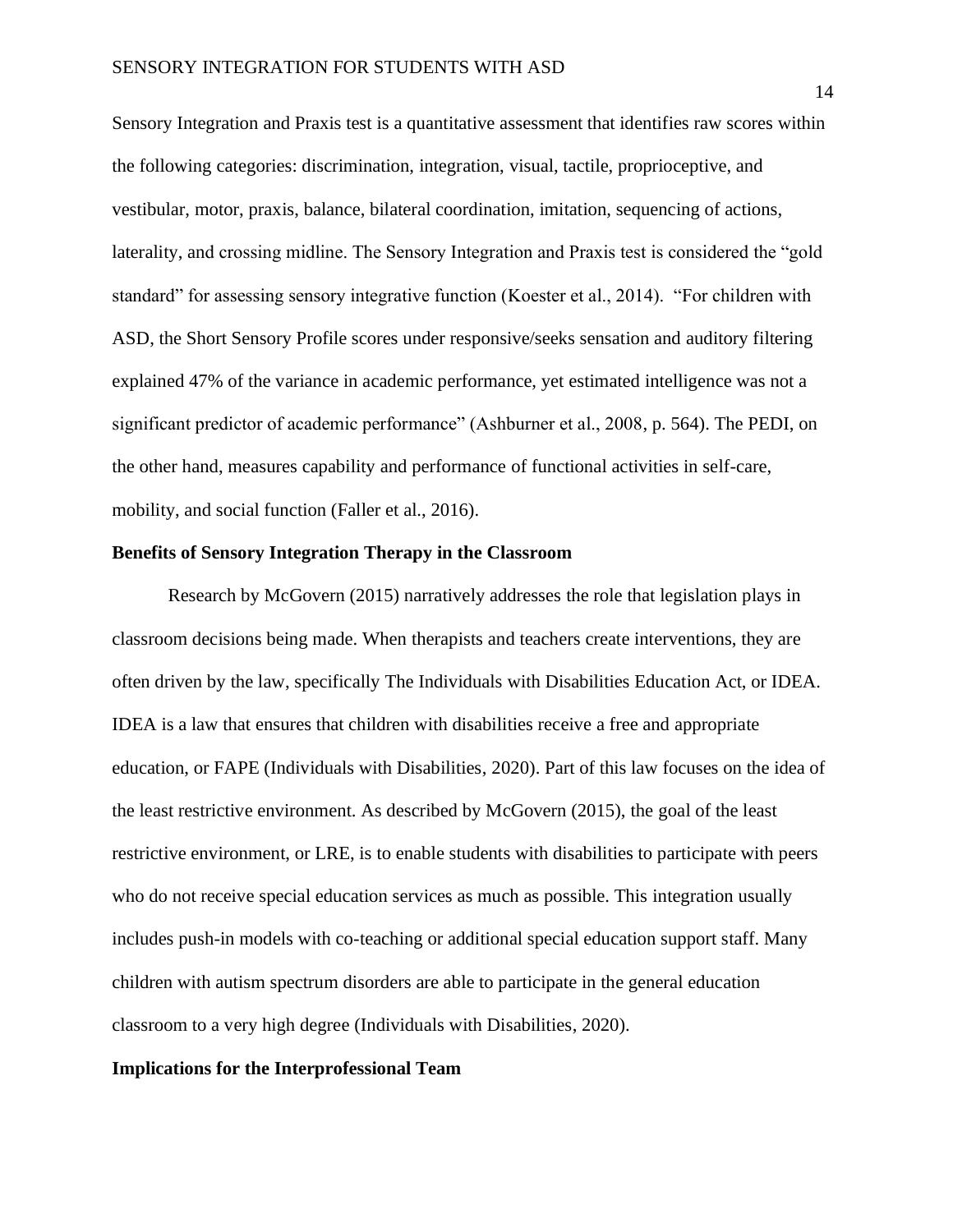School-based occupational therapists, pediatric therapists, and teachers have an ethical responsibility to serve their caseloads to the best of their abilities. Part of that responsibility includes choosing models of practice, frames of reference, and instructional strategies that best suit their individual students and their individual needs. Before implementing a sensory integration therapy approach, occupational therapists and practitioners must understand the research that supports and refutes the approach. While sensory processing issues are something that many children with autism spectrum disorders struggle with, research indicates that every child with an autism spectrum disorder is unique, and a sensory integration therapy approach may not work for all children. Atypical sensory reactivity has been linked to arousal, affect, attention, and activity level. If a provider notices a deficit in any of these areas, sensory processing testing may be necessary and a sensory integration approach may be appropriate (Roley et al., 2015).

A recent descriptive qualitative study by Grandisson et al. (2020) in Quebec, Canada assessed how Response to Intervention, or RTI could be used by occupational therapists to support classroom teachers. Grandisson et al. (2020) found that teachers and support staff were most concerned with the frequent outbursts and limited autonomy shown by their students with ASD. Teachers reported concerns with low motivation and anxiety for their students with ASD. While sensory overload could be the root problem of the outbursts, limited autonomy, low motivation, anxiety, and other factors could be contributing to limited success in these areas (Grandisson et al., 2020).

#### **Future Research**

Gaps in research and efficacy of outcomes of the sensory integration approach indicate a need for future research (Feldman et al., 2019; Devlin et al., 2011; Han et al., 2015). Whereas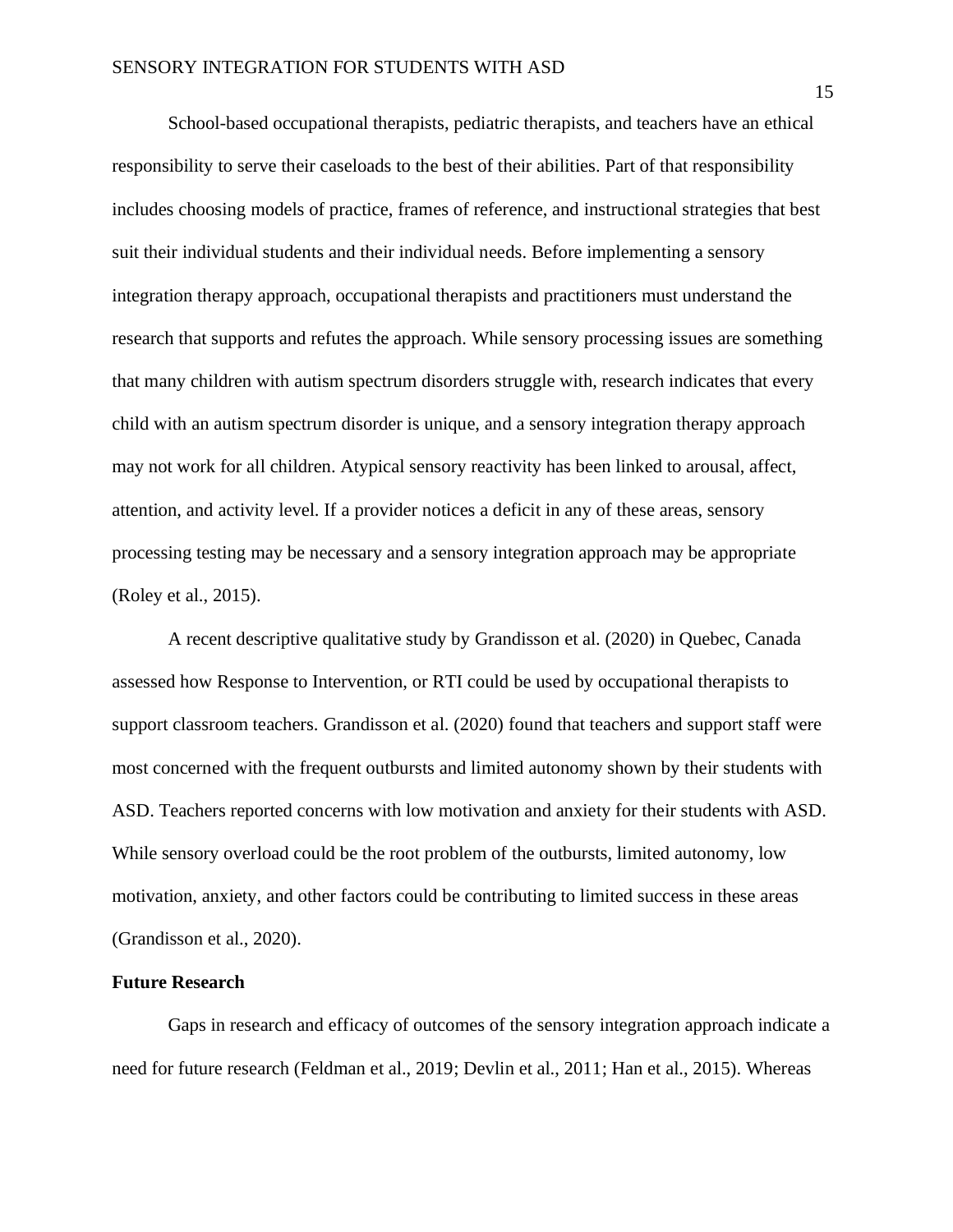fidelity measurement tools such as the Sensory Integration Fidelity Measure ensure that the approach is being implemented as intended (Study Finds Sensory, 2020), questions regarding quality of research, methodological flaws, and diversity of outcome measures still remain (Han et al., 2015). In an era that urges occupational therapists and teachers to follow evidence-based practice, the sensory integration approach creates a dilemma.

#### **Conclusion**

The existing literature suggests that sensory integration therapy can help children with autism with neural organization of sensory information for increased functional behavior. In order for increased efficacy of sensory integration therapy, literature suggests that the intervention should be employed by a trained practitioner and should include a holistic intervention rather than isolated strategies. Moreover, the degree to which sensory integration therapy can help children with autism in the general education or special education setting requires further study. Collectively, the current research suggests a role for sensory integration therapy in occupational therapy interventions to enhance students' occupational performance in the classroom setting if a sensory processing difficulty has been identified and the intervention is implemented as a whole. Teachers, parents, caregivers, and occupational therapists may find the potential for sensory integration therapy as an intervention promising, specifically for children with an autism spectrum disorder.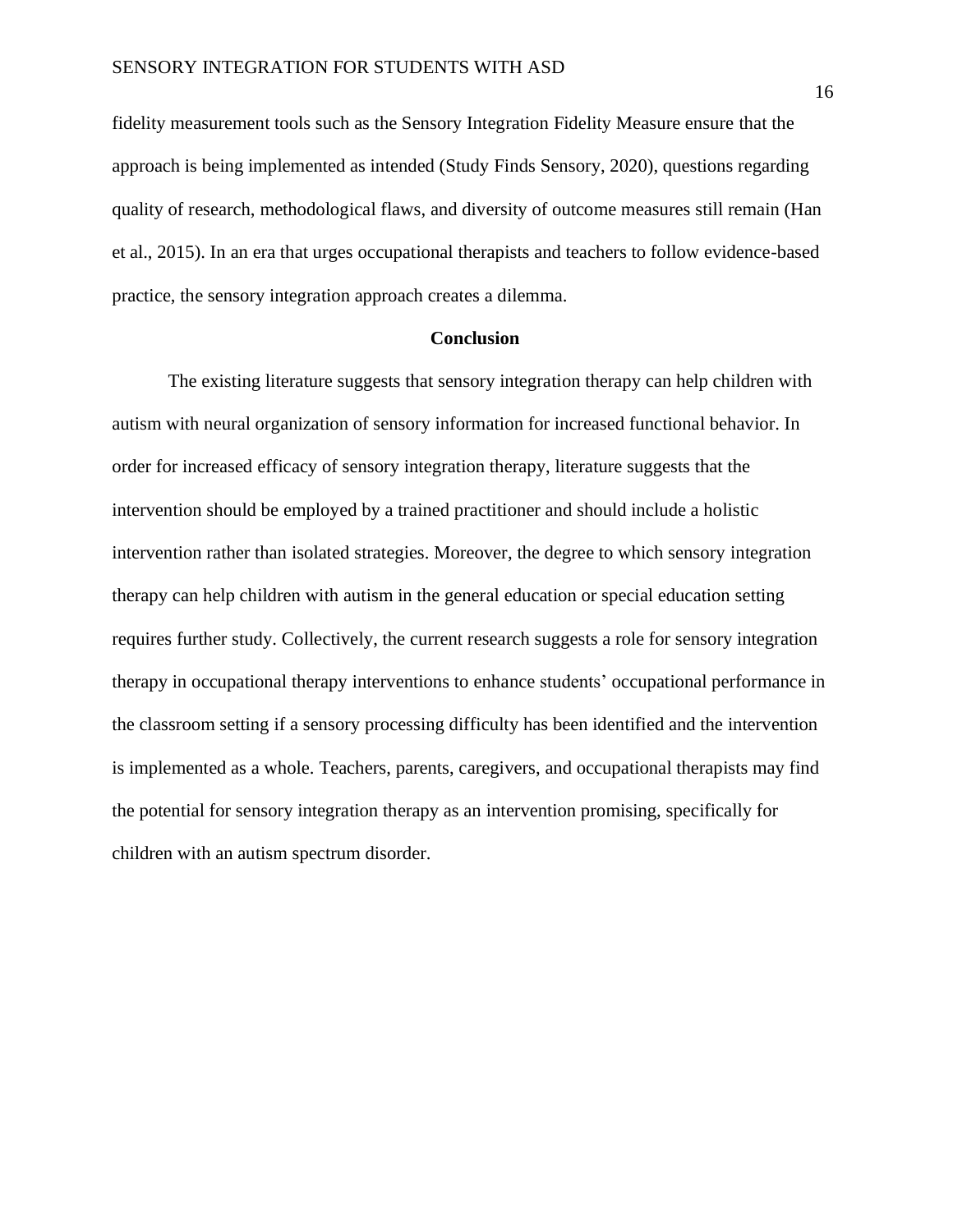#### **References**

Ashburner, J., Ziviani, J., & Rodger, S. (2008, September 01).

- Autism spectrum disorders. (2019, November). Retrieved November 20, 2020, from https://www.who.int/news-room/fact-sheets/detail/autism-spectrum-disorders
- Bodison, S. C., & Parham, L. D. (2018). Specific sensory techniques and sensory environmental modifications for children and youth with sensory integration difficulties: A systematic review. *The American Journal of Occupational Therapy,* 72(1), 1-11,1A-7A. doi:http://dx.doi.org.ezproxy.nwciowa.edu/10.5014/ajot.2018.029413
- Boujut, E., Dean, A., Grouselle, A., & Cappe, E. (2016). Comparative Study of Teachers in Regular Schools and Teachers in Specialized Schools in France, Working with Students with an Autism Spectrum Disorder: Stress, Social Support, Coping Strategies and Burnout. *Journal of Autism & Developmental Disorders*, 46(9), 2874–2889. https://doi-org.ezproxy.nwciowa.edu/10.1007/s10803-016-2833-2
- Critz, C., Blakes, K., & Nogueria, E. (2014). Sensory Processing Challenges in Children. The *Journal for Nurse Practitioners*, Volume 11, Issue 7, 710 - 716

Devlin, S., Healy, O., Leader, G., & Hughes, B. (2011). Comparison of Behavioral Intervention and Sensory-Integration Therapy in the Treatment of Challenging Behavior. Journal of Autism & Developmental Disorders, 41(10), 1303–1320. https://doi-org.ezproxy.nwciowa.edu/10.1007/s10803-010-1149-x

*Diagnostic and Statistical Manual of Mental Disorders: DSM-5*. (2013). Washington, D.C.: American Psychiatric Publishing.

Sensory Processing and Classroom Emotional, Behavioral, and Educational Outcomes in Children With Autism Spectrum Disorder. Retrieved September 10, 2020, from https://ajot.aota.org/article.aspx?articleid=1867114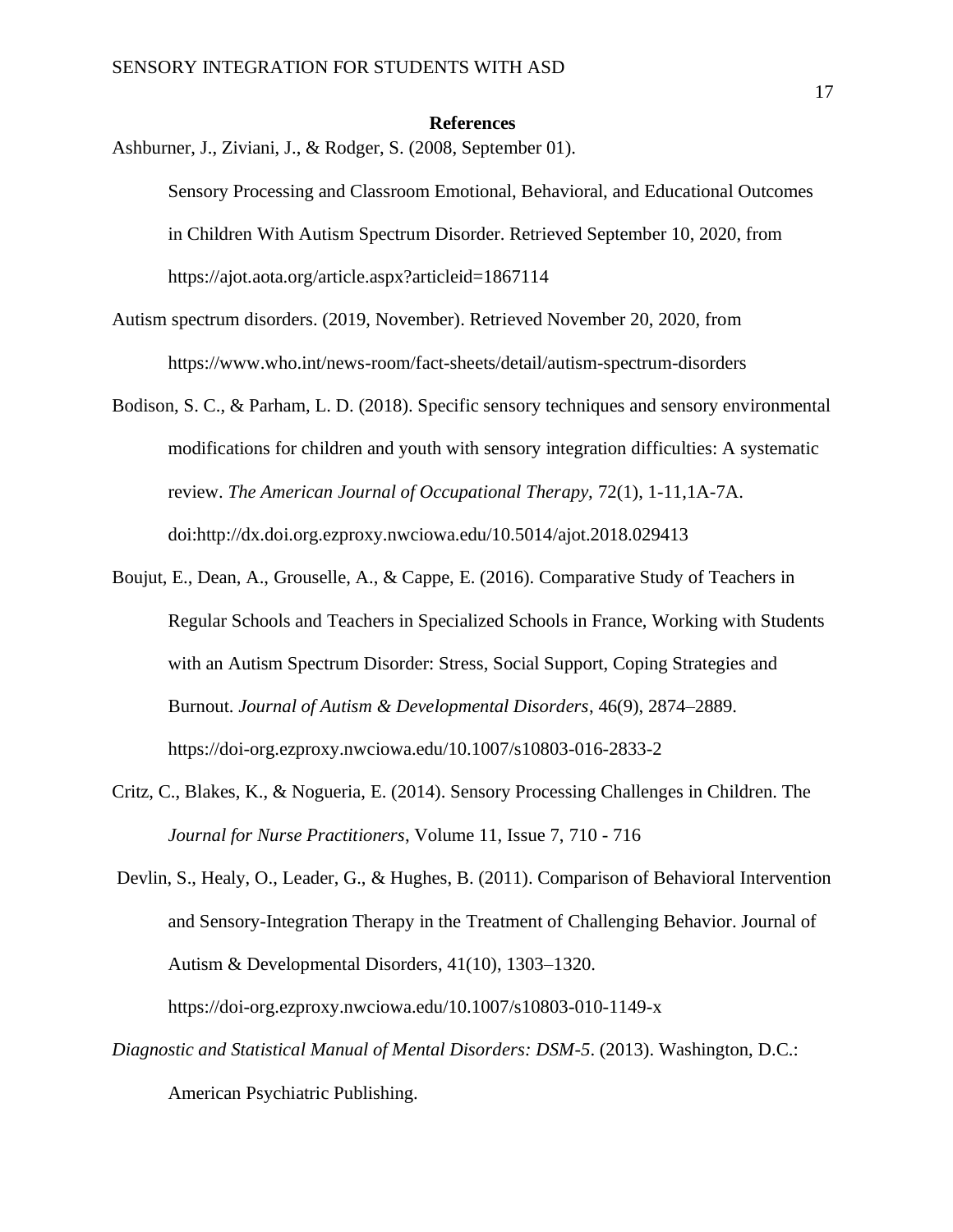Faller, P., Hunt, J., van Hooydonk, E., Mailloux, Z., & Schaaf, R. (2016). Application of data-driven decision making using ayres sensory integration® with a child with autism. *The American Journal of Occupational Therapy,* 70(1), 1-9. doi:http://dx.doi.org.ezproxy.nwciowa.edu/10.5014/ajot.2016.016881

Feldman, I., Koller, J., Lebowitz, E. R., Shulman, C., Ben Itzchak, E., & Zachor, D. A. (2019). Family Accommodation in Autism Spectrum Disorder. *Journal of Autism & Developmental Disorders*, 49(9), 3602–3610. https://doi-org.ezproxy.nwciowa.edu/10.1007/s10803-019-04078-x

Feldman, J. I., Kuang, W., Conrad, J. G., Tu, A., Santapuram, P., Simon, D. M., Foss-Feig, J. H., Kwakye, L. D., Stevenson, R. A., Wallace, M. T., & Woynaroski, T. G. (2019). Brief Report: Differences in Multisensory Integration Covary with Sensory Responsiveness in Children with and without Autism Spectrum Disorder. Journal of Autism & Developmental Disorders, 49(1), 397–403. https://doi-org.ezproxy.nwciowa.edu/10.1007/s10803-018-3667-x

Grandisson, M., Rajotte, É., Godin, J., Chrétien-Vincent, M., Milot, É., & Desmarais, C. (2020). Autism spectrum disorder: How can occupational therapists support schools? Canadian *Journal of Occupational Therapy*, 87(1), 30–41. https://doi.org/10.1177/0008417419838904

Green, S., Ben-Sasson, A., Soto, T., & Carter, A. (2012). Anxiety and Sensory Over-Responsivity in Toddlers with Autism Spectrum Disorders: Bidirectional Effects Across Time. *Journal of Autism & Developmental Disorders*, 42(6), 1112–1119. https://doi-org.ezproxy.nwciowa.edu/10.1007/s10803-011-1361-3

Han, M. L., Carter, M., & Stephenson, J. R. (2015). Meta-analysis of research on sensory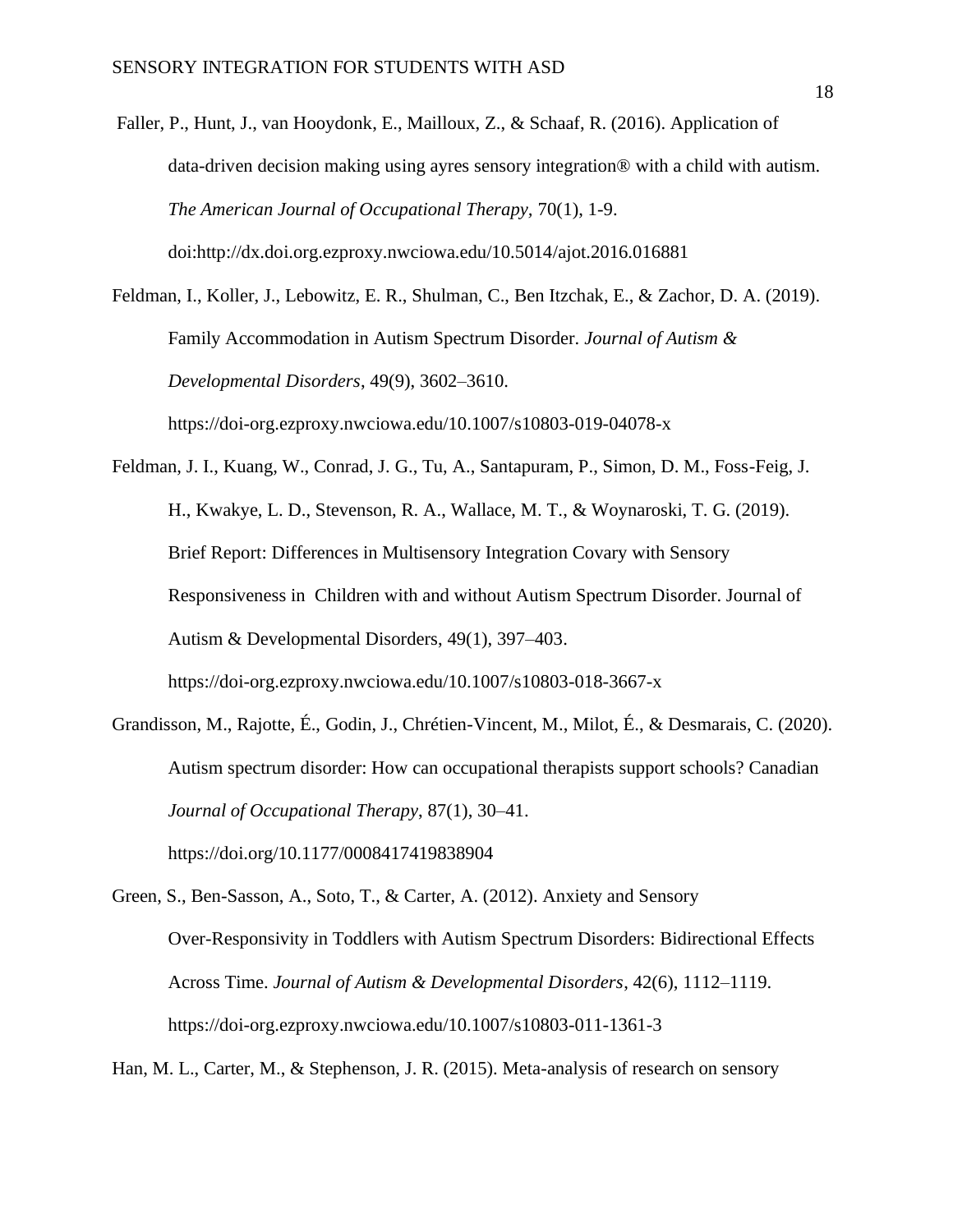integration therapy for individuals with developmental and learning disabilities. *Journal of Developmental and Physical Disabilities*, 27(2), 183-206.

Individuals with Disabilities Education Act (IDEA). (n.d.). Retrieved November 06, 2020, from https://sites.ed.gov/idea/

doi:http://dx.doi.org.ezproxy.nwciowa.edu/10.1007/s10882-014-9408-y

Koester, A. C., Mailloux, Z., Coleman, G. G., Mori, A. B., Paul, S. M., Blanche, E., . . . Cermak, S. A. (2014). Sensory integration functions of children with cochlear implants. *The American Journal of Occupational Therapy*, 68(5), 562-9. doi:http://dx.doi.org.ezproxy.nwciowa.edu/10.5014/ajot.2014.012187

Leong, H. M., Carter, M., & Stephenson, J. (2013). Sensory Integration Therapy in Malaysia and Singapore: Sources of information and reasons for use in early intervention. Education and Training in Autism and Developmental Disabilities, 48(3), 421-435. Retrieved from http://ezproxy.nwciowa.edu/login?url=https://www-proquestcom.ezproxy.nwciowa.edu/ docview/1503770285?accountid=28306

Little, L., Ausderau, K., Sideris, J., & Baranek, G. (2015). Activity Participation and Sensory Features Among Children with Autism Spectrum Disorders. *Journal of Autism & Developmental Disorders*, 45(9), 2981–2990. https://doi-org.ezproxy.nwciowa.edu/10.1007/s10803-015-2460-3

Lord, C., Elsabbagh, M., Baird, G., & Veenstra-Vanderweele, J. (2018). Autism spectrum disorder. The Lancet, 392(10146), 508-520. doi:http://dx.doi.org.ezproxy.nwciowa.edu/10.1016/S0140-6736(18)31129-2

McGovern, M. (2015). Least restrictive environment: fulfilling the promises of IDEA. (Individuals with disabilities education act). *Widener Law Review*, *21*(1), 117–137.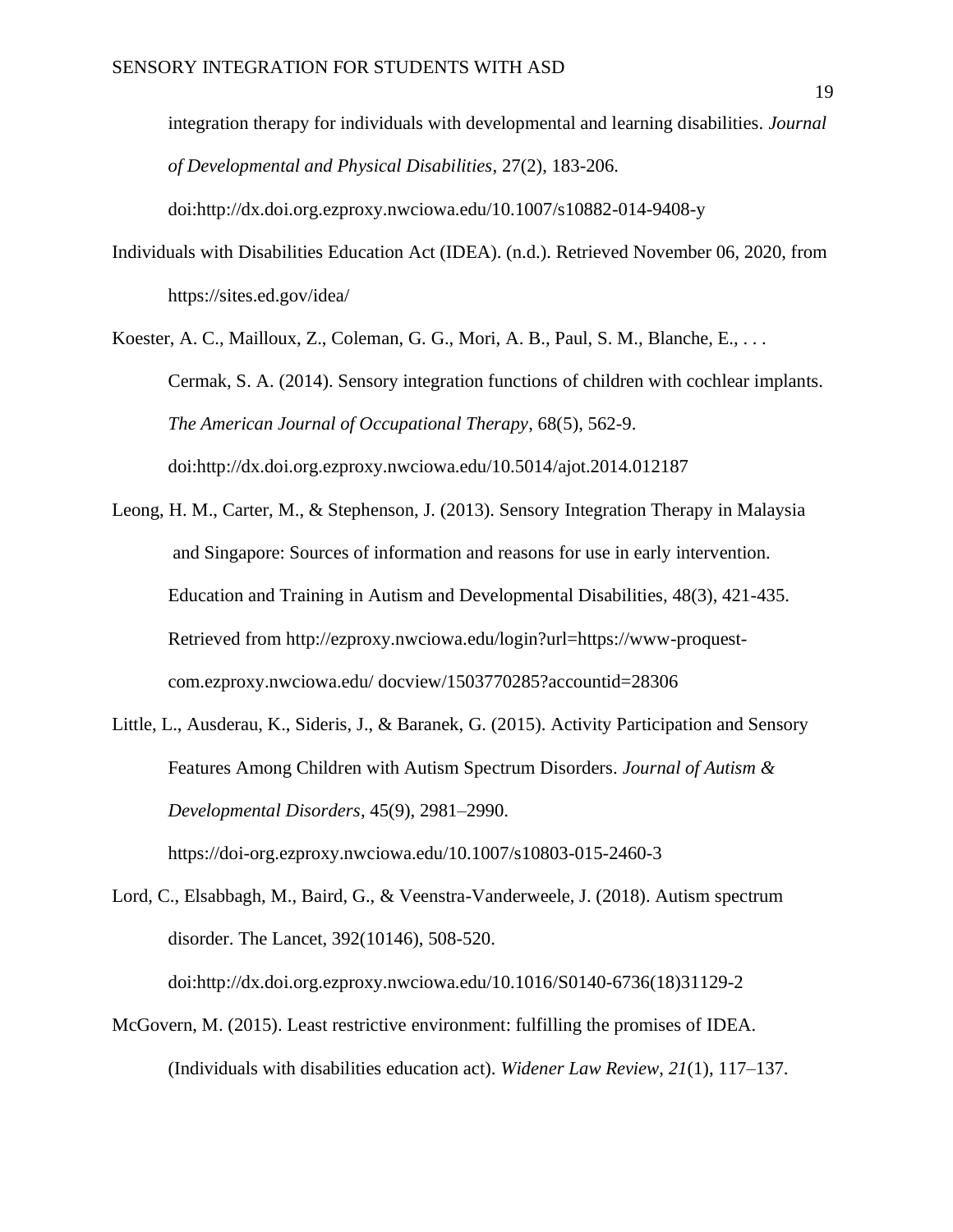- Natascia, B., Laura, F.-P., Matteo, R., Umberto, P., Francesco, B., & Pierluigi, P. (2015). Complementary and alternative therapies for autism spectrum disorder. Evidence-Based Complementary and Alternative Medicine, 2015. https://doi.org/10.1155/2015/258589
- Pfeiffer, B. A., Koenig, K., Kinnealey, M., Sheppard, M., & Henderson, L. (2011). Effectiveness of sensory integration interventions in children with autism spectrum disorders: a pilot study. *The American Journal of Occupational*, 65(1), 76–85. https://doi.org/10.5014/ajot.2011.09205
- Preis, J., & McKenna, M. (2014). The effects of sensory integration therapy on verbal expression

and engagement in children with autism. *International Journal of Therapy & Rehabilitation*, 21(10), 476–486.

- Randell, E., McNamara, R., Delport, S., Busse, M., Hastings, R. P., Gillespie, D., … Warren, G. (2019). Sensory integration therapy versus usual care for sensory processing difficulties in autism spectrum disorder in children: Study protocol for a pragmatic randomized controlled trial. Trials, 20(1), 113–113. https://doi.org/10.1186/s13063-019-3205-y
- Roley, S. S., Mailloux, Z., Parham, L. D., Schaaf, R. C., Lane, C. J., & Cermak, S. (2015). Sensory integration and praxis patterns in children with autism. *The American Journal of Occupational Therapy*, 69(1), 1-8.

doi:http://dx.doi.org.ezproxy.nwciowa.edu/10.5014/ajot.2015.012476

Rotheram-Fuller, E., Kasari, C., Chamberlain, B., & Locke, J. (2010). Social involvement of children with autism spectrum disorders in elementary school classrooms. *Journal of child psychology and psychiatry, and allied disciplines*, 51(11), 1227–1234. https://doi.org/10.1111/j.1469-7610.2010.02289.x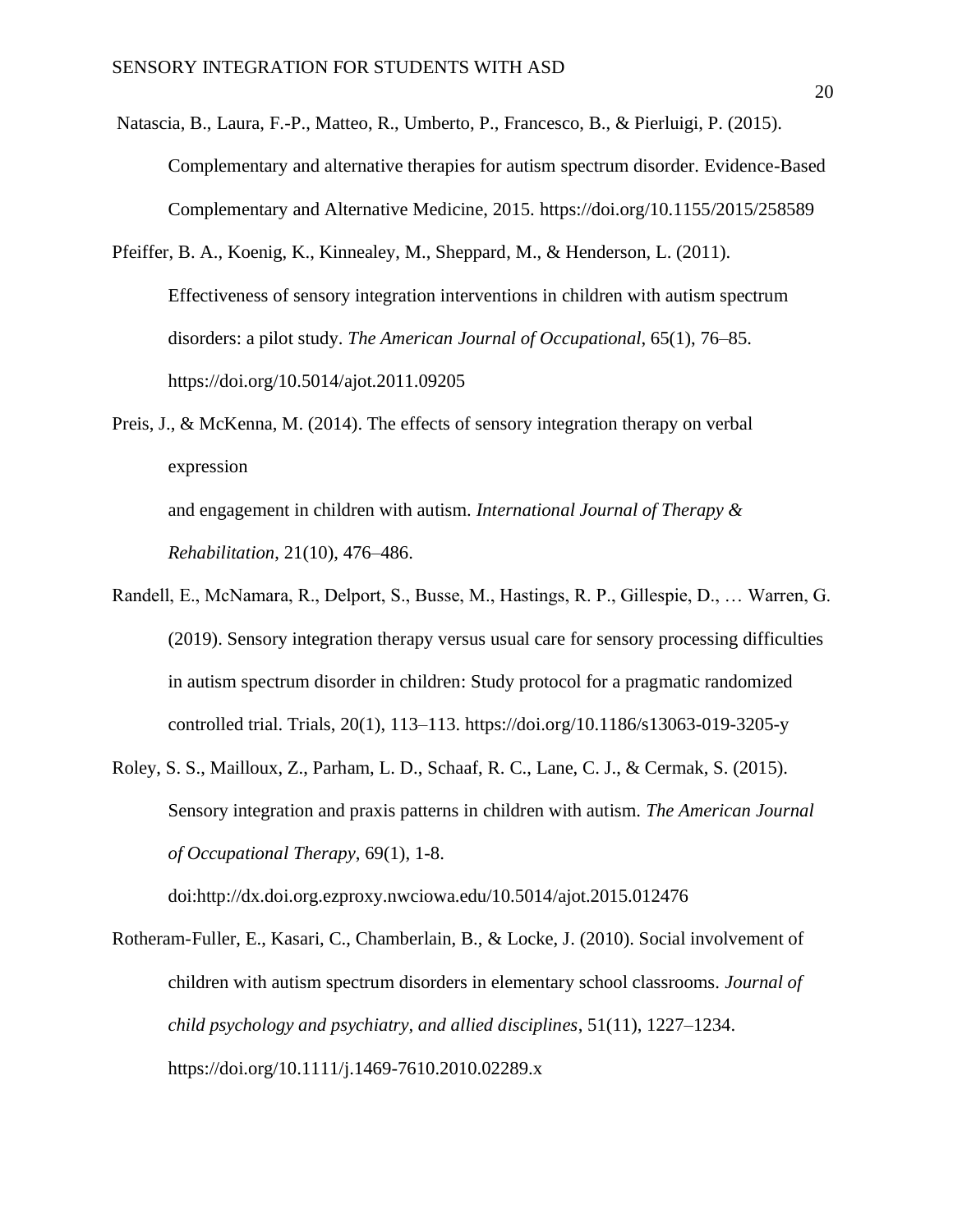docview/1038404001?accountid=28306

Sandra, V. N. (2019). Sensory integration theory in psychotherapy: A case study. *Clinical Social Work Journal*, 47(2), 167-175.

doi:http://dx.doi.org.ezproxy.nwciowa.edu/10.1007/s10615-018-0685-2

- Sarrett, J. C. (2018). Autism and Accommodations in Higher Education: Insights from the Autism Community. *Journal of Autism & Developmental Disorders*, 48(3), 679–693. https://doi-org.ezproxy.nwciowa.edu/10.1007/s10803-017-3353-4
- Schaaf, R. C., Dumont, R. L., Arbesman, M., & May-Benson, T. (2018). Efficacy of occupational therapy using ayres sensory integration®: A systematic review. *The American Journal of Occupational Therapy*, 72(1), 1-10,1A-4A. doi:http://dx.doi.org.ezproxy.nwciowa.edu/10.5014/ajot.2018.028431
- Schaaf, R. C., Hunt, J., & Benevides, T. (2012). Occupational therapy using sensory integration to improve participation of a child with autism: A case report. *The American Journal of Occupational Therapy*, 66(5), 547-55. Retrieved from

http://ezproxy.nwciowa.edu/login?url=https://www-proquest-

com.ezproxy.nwciowa.edu/

Siaperas, P., Ring, H., McAllister, C., Henderson, S., Barnett, A., Watson, P., & Holland, A. (2012). Atypical Movement Performance and Sensory Integration in Asperger's Syndrome. *Journal of Autism & Developmental Disorders*, 42(5), 718–725. https://doi-org.ezproxy.nwciowa.edu/10.1007/s10803-011-1301-2

Study Finds Sensory Integration Therapy Benefits Children with Autism. (n.d.). Retrieved September 09, 2020, from

https://www.autismspeaks.org/science-news/study-finds-sensory-integration-therapy-